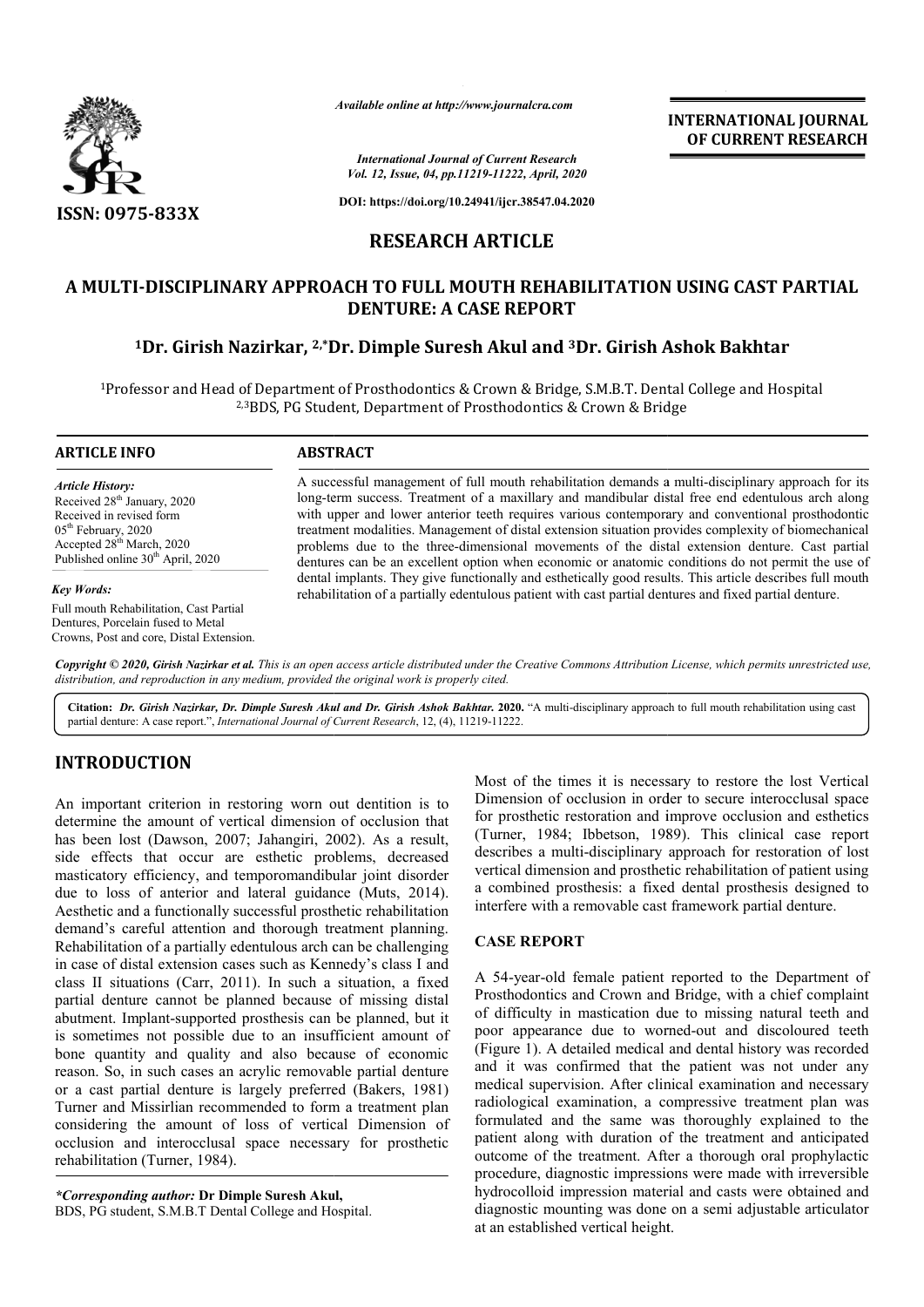The upper and lower remaining teeth were endodontically treated. After assessing the clinical crown height to facilitate the crown retention, a crown lengthening procedure was carried out with 11,13,21,22,23 (Figure 2) followed by post space preparation for receiving prefabricated glass fibre post of desired length and core build up with light cure composite resin (Figure3). Biomechanical preparation of the teeth was carried out with all the teeth and check cast was obtained for surveying and planning of cast partial denture components. After required adjustments, gingival dilation was done and final impression was made with elastomeric impression material. Temporisation was done and interim removable partial denture was delivered to the patient. After evaluating the marginal adaptability in metal trail, metal ceramic crown restoration with incorporated rest were fabricated with appropriate shade and cemented (Figure 4).

The upper and lower posterior edentulous space was restored with a unilateral distal extension cast partial denture. Anteriorposterior palatal strap major connector was designed for the maxillary arch and lingual plate for mandibular arch. After assessing the fitting of metal framework, border moulding with low fusing impression compound was recorded and final impression was made with elastomeric impression material (Figure 5). Altered Cast technique was used for obtaining the final cast and jaw relation was recorded and transferred on semi-adjustable articulator (Figure 6). Teeth arrangement and try in of waxed up denture was done. Aesthetics, phonetics and vertical relation was assessed. After acrylization the final prosthesis was delivered to the patient (Figure 7).

## **DISCUSSION**

This article will discuss a multidisciplinary team approach of full mouth reconstruction case involving crown lengthening procedure, post and core restorations, crowns, fixed partial dentures, cast partial dentures. By the end of this article, the reader will be well aware of the restorative outcome of the treatment both functionally and aesthetically. In 1984, Turner classified the treatment modality of a severely worn dentition by the amount of the loss of Vertical Dimension of Occlusion and amount of space available to restore it. His classification and conventional treatment options, which includes raising the Vertical Dimension of occlusion with multiple crown-lengthening procedures, have still been widely used. However, the etiology of tooth wear has multiple causes, and clinical controlled trials of restorative and prosthodontic approaches are limited in quantity and quality (Song, 2010). The removable cast partial denture option still remains an essential prosthetic consideration in many oral conditions. The distal extension cast partial denture presents a number of designs and maintenance challenges. Distal extension cast partial dentures are complex because of the teeth present and mucous support, requiring better stress distribution for both tissues to avoid vertical, horizontal and torsional forces that may have adverse effects. A functionally and physiologically comfortable prosthesis can be achieved by limiting the free movement of distal end of cast partial denture by supporting it with an dental implant, which has been well documented in the literature, but in this case as the bone quality was not feasible for implant therapy so other options were selected. For better load distributions in distal extension partial denture other measures like the use of functional reline impressions, various design considerations like RPI systems are recommended.



**Figure 1: Pre-operative view**



**Figure 2: Crown lengthening procedure**



**Figure 3: Post and core build up with composite**



**Figure 4: Porcelain fused to metal ceramics crowns with incorporation of rests**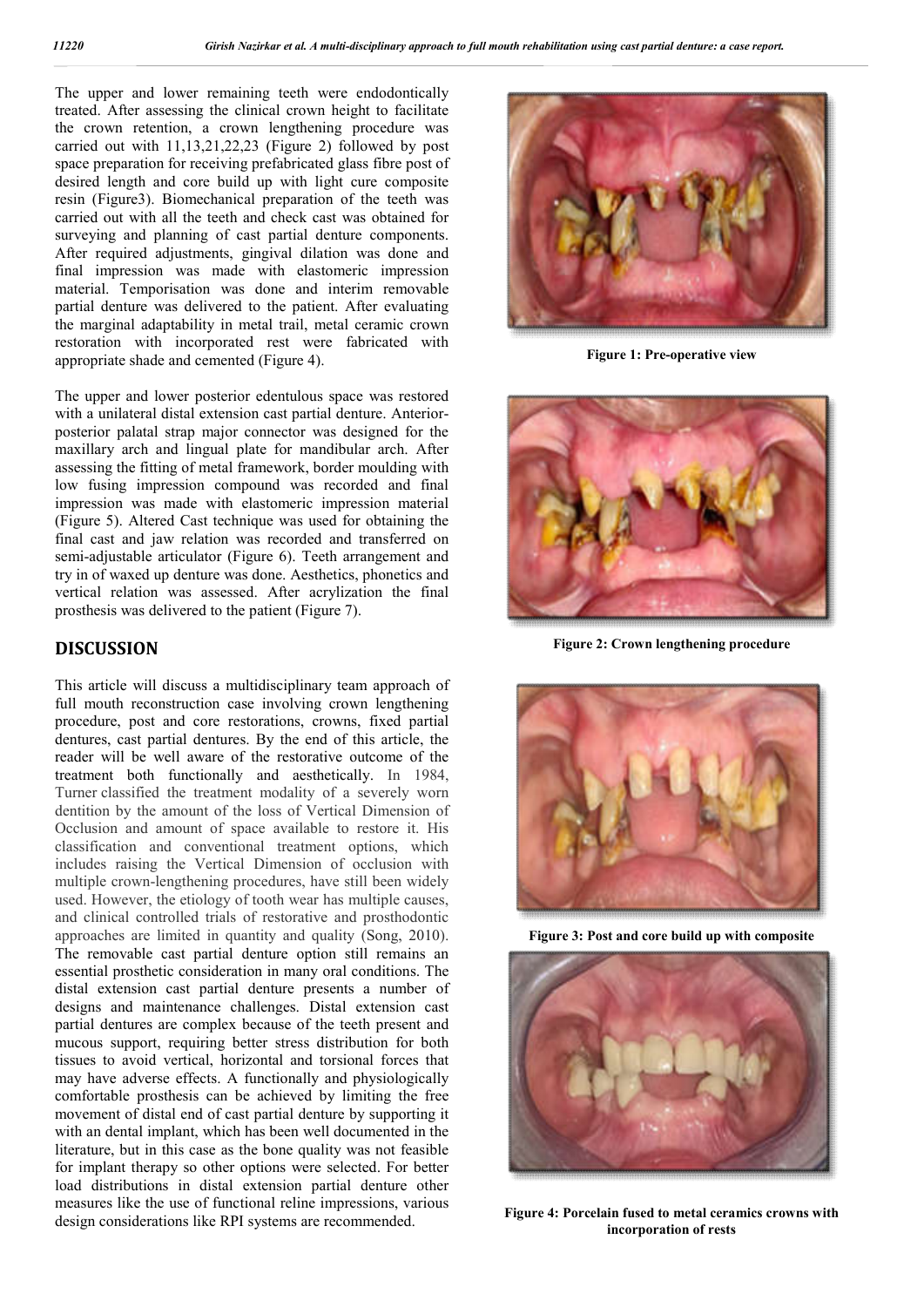

**Figure 5: Try-in of cast partial metal framework in both the arches**



**Figure 6: Jaw relation**



**Figure 7: Complete rehabilitation with cast partial denture insertion**

Cobalt–chromium (Co–Cr) alloy is the material of the choice to construct cast partial denture frameworks because of its cost effectiveness, resistance to corrosion, high micro hardness number, modulus of elasticity and low density. Several studies have reviewed stress distribution of distal extension cast partial dentures with different designs. Posterior occlusion in tissue supported distal extension is not that promising but it can be enhanced by various occlusal schemes (Nidawani, 2014). In this case, the patient was carefully monitored for the period of 1 month so that we can evaluate the adaptation of the raised removable partial denture and the patient's adaptation to the provisional restoration were also closely monitored for one month. The trial period is shorter compared to the other case report, but the discomfort, wear, and muscle fatigueness were not observed during that period. The increase in the Vertical Dimension of Occlusion was not determined by the standardized aesthetic golden proportion of anterior teeth but by the patient's physiological factor like interocclusal rest space and speech. If the increase in the vertical dimension of occlusion was decided by arbitrary method without the close evaluation, multiple complications would have been resulted and longer treatment period might be needed. So, depending on the patient's situation and adaptation ability, the interim restorative period can be altered, and the careful evaluation and monitoring may shorten the overall treatment duration. The rehabilitation of the worn-out dentition using restoration of anterior crowns and cast partial denture providing the posterior support is economical and common for many patients who require the treatment of worn teeth because of the economic reasons and tradition. Although, the restored anterior teeth can be easily exposed to excessive occlusal loads, if the patient fails to use the cast partial denture or resorption of residual ridge exceeds. As the compliance of patients in wearing the free-end saddle dentures has been seen to be poor, the education on wearing cast partial denture is necessary, regular check-up for the occlusal adjustment and cast partial denture fitting is essential (Song, 2010).

### **Conclusion**

This clinical report demonstrates raising of the vertical dimension of occlusion by using cast partial denture following fixed provisional based on the accurate diagnosis showed successful full mouth rehabilitation for severely worn out dentition. The goal of restoring partially edentulous patient with cast partial is restore masticatory function, establish stable posterior occlusion with established vertical dimension.

# **REFERENCES**

- Dawson PE. 2007. Functional occlusion: from TMJ to smile design. St. Louis; Mosby, p. 430-52.
- Jahangiri L, Jang S. 2002. Onlay partial denture technique for assessment of adequate occlusal vertical dimension: a clinical report. *J Prosthet Dent.,* 87:1-4.
- Muts EJ, van Pelt H, Edelhoff D, Krejci I, Cune M. 2014. Tooth wear: a systematic review of treatment options. *J Prosthet Dent.,* 112:752-9.
- Carr AB, David T. Brown. 2011. Mc Craken's Removable Partial Denture Prosthodontics. 12th ed. Elsevier Mosby: Missouri. p. 12.
- Bakers JL, Goodkind RJ. Precision Attachment Removable Partial Dentures. San Mateo, California, USA: Mosby; 1981.
- Turner KA, Missirlian DM. Restoration of the extremely worn dentition. J Prosthet Dent 1984; 52:467-74.